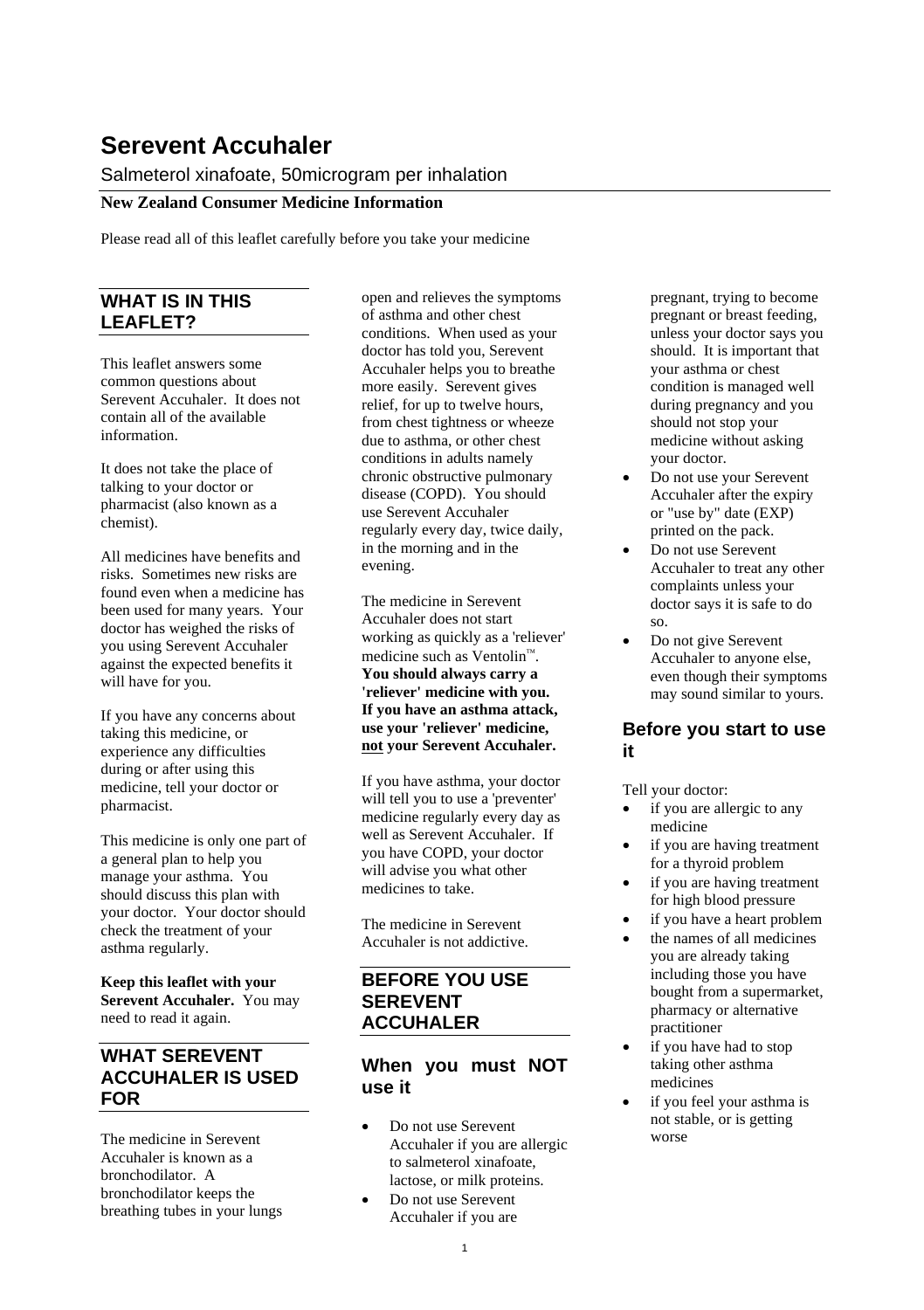# **USING SEREVENT ACCUHALER**

#### **How to use it**

- You will find the instructions on how to use Serevent Accuhaler in the pack. Follow the instructions carefully.
- Your Serevent Accuhaler has a dose counter which tells you how many doses are left. When you have reached the last five doses, the numbers appear in red.
- Your doctor will tell you how many blisters to take and how often to use Serevent Accuhaler. You should also find this information on the pharmacist's label. If you are not sure, ask your doctor or pharmacist.
- For adults: The usual dose for asthma and COPD is one blister twice daily. If you have asthma, your doctor may tell you to take two blisters twice daily if necessary.
- For children 4 years or older: One blister twice daily for asthma.
- You must take your dose of Serevent regularly, twice daily, in the morning and evening, to get its full benefit.
- Do not take extra doses or use Serevent Accuhaler more often than your doctor has told you.
- You should visit your doctor or pharmacist regularly to check that you are using Serevent Accuhaler in the right way. If you are not breathing the medicine in correctly, the medicine may not be helping you as much as it could.
- Do not stop, or change the dose of, any other medicine unless your doctor has told you.

# **If you miss a dose**

If you forget a dose, do not worry. Just take the next dose at the normal time. Do not take a double dose. If you become wheezy or feel tight in the chest before the next dose is due, use a 'reliever' medicine in the usual way. You should get relief from your 'reliever' medicine within a few minutes.

# **Overdose**

It is important not to take more than the dose on the label of your medicine.

If you take more blisters by mistake, your heart may beat faster than usual, you may get a headache, you may experience muscle weakness and aching joints or you may feel shaky and tense. You should contact your nearest Poisons Information Centre (0800 POISON or 0800 764 766), doctor or hospital emergency department without delay.

# **WHAT IF YOUR SEREVENT ACCUHALER DOES NOT HAVE THE USUAL EFFECT?**

**Important: If you have an asthma attack use your "reliever puffer" not your Serevent Inhaler.**

If your Serevent Accuhaler

- does not help your breathing as much as usual
- does not last as long as usual

You will need to use a 'reliever' medicine and tell your doctor as soon as possible. **These may be signs that your asthma or chest condition is getting worse.**

Remember, if you have asthma, you should also use your 'preventer' medicine regularly

every day as your doctor has told you.

# **SIDE-EFFECTS**

Like other medicines, Serevent Accuhaler may cause some side effects. Most of the side effects will be minor and temporary, but some may be serious. Your doctor or pharmacist will be able to answer any questions you may have.

#### **Tell your doctor or pharmacist**

if you notice any of the following and they worry you:

- 'shaky' feeling
- headache
- fast heart rate
- muscle cramps
- pain in the joints
- irritation in the nose and throat

These are usually mild side effects. Do not stop using Serevent Accuhaler.

In very rare cases there may be an increase in the amount of sugar (glucose) in your blood. If you have diabetes, more frequent blood sugar monitoring and possibly adjustment of your usual diabetes treatment may be required.

Some people are allergic to medicines. **If you have any of the following symptoms soon after using Serevent Accuhaler, stop taking this medicine and tell your doctor immediately** or go to the emergency department at your nearest hospital:

- sudden wheeziness or chest tightness,
- feel faint,
- swelling of the eyelids, face or lips,
- lumpy skin rash or "hives" anywhere on the body.

Very rarely, there may be an increase in sugar (glucose) in the blood.